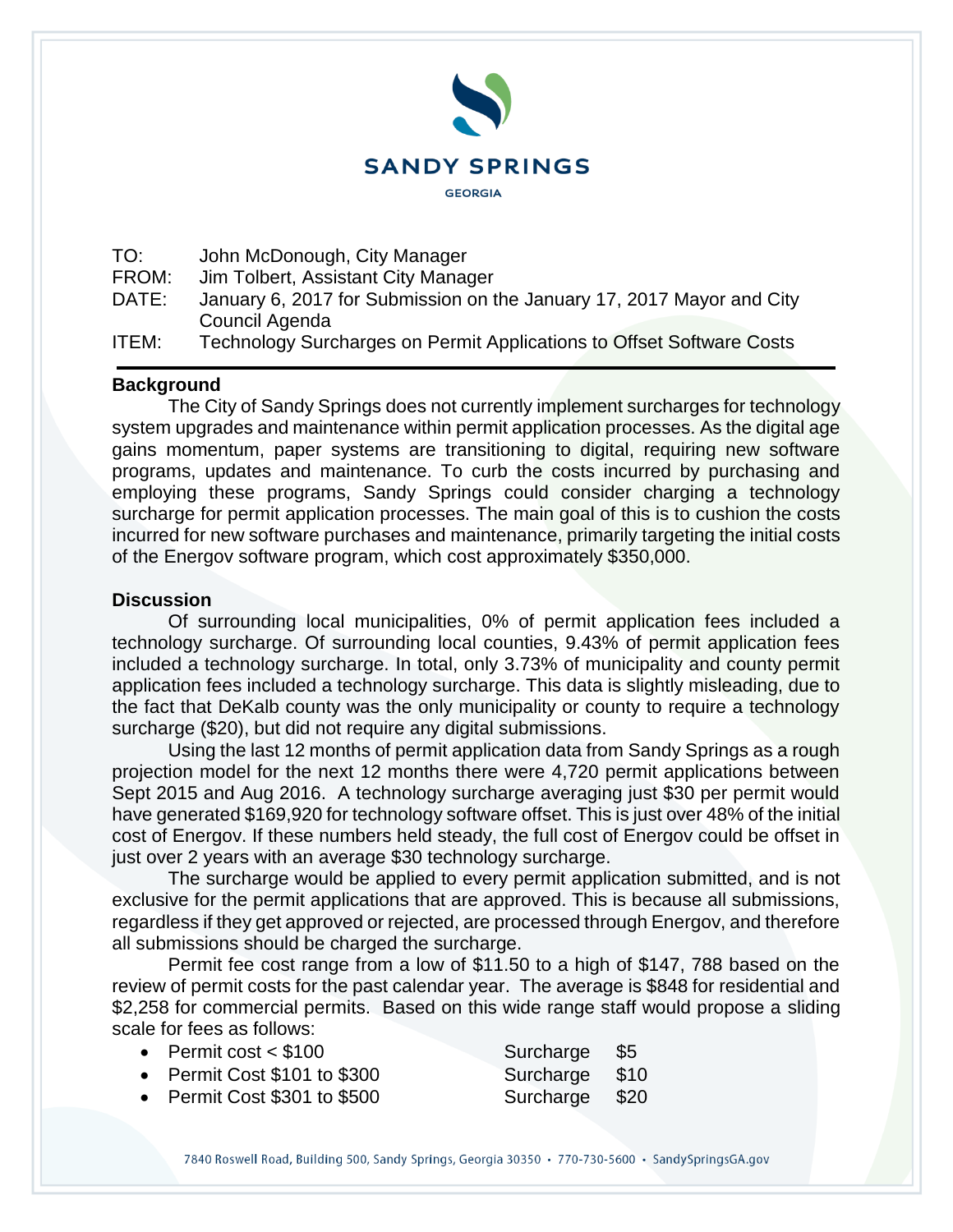• Permit Cost \$501 to \$1,000 Surcharge \$30 • Permit Cost \$1001 to \$2,000 Surcharge \$50 • Permit Cost \$2,001 to \$4,000 Surcharge \$75 • Permit Costs \$4,001 to \$50,000 Surcharge \$100 • Permit Costs >50,001 Surcharge \$200

## **Alternatives**

(1) Continue with the current fee schedule and internally incur the costs of software purchase, updates and maintenance.

## **Recommendation**

.

The Staff recommendation is to implement the Surcharge as proposed to recover the cost of the Energov installation and to provide for continuing licensing and maintenance costs.

### **Attachment**

**Resolution**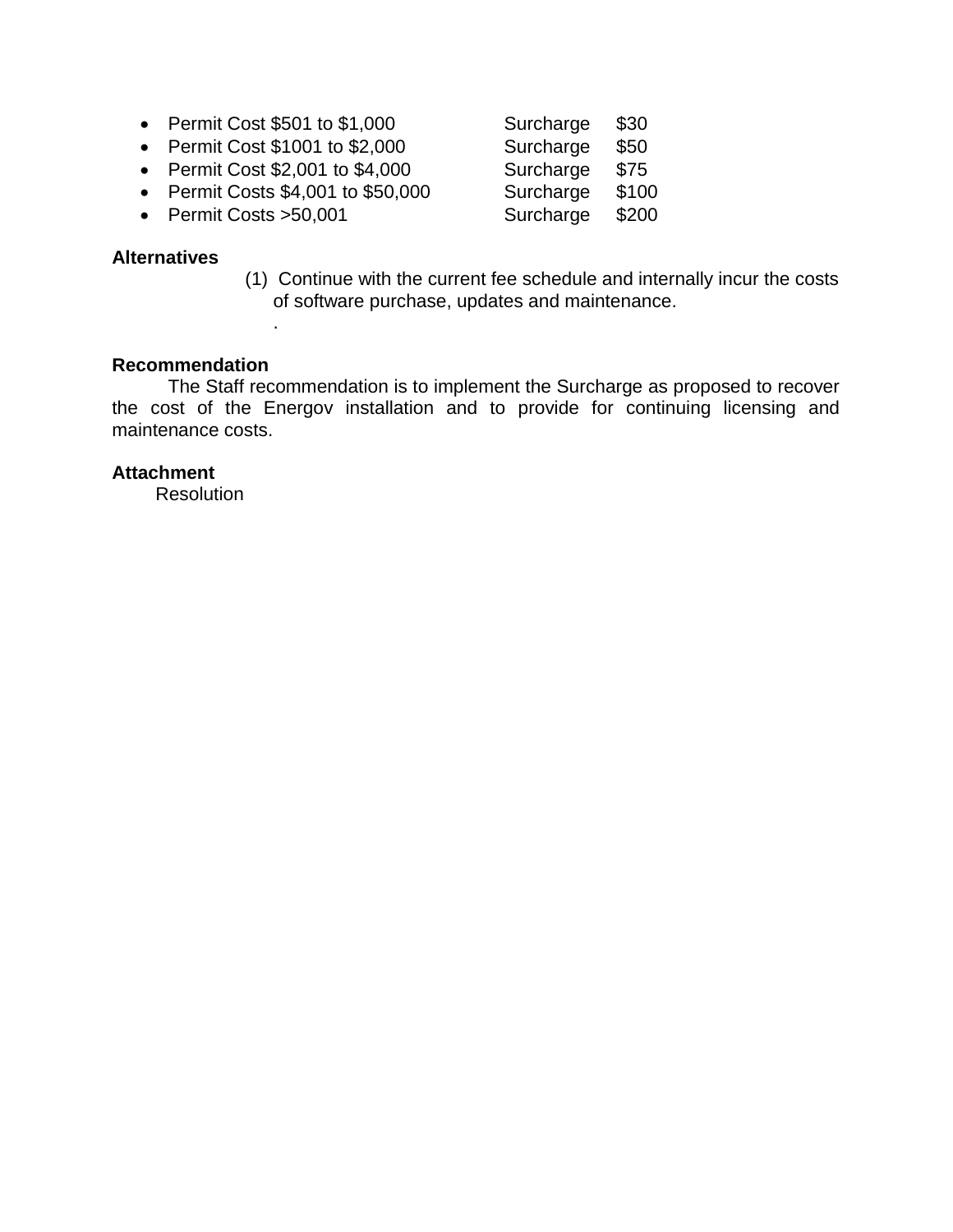#### **RESOLUTION NO. 2017-XX-XX**

#### **STATE OF GEORGIA COUNTY OF FULTON**

#### **RESOLUTION OF THE CITY COUNCIL OF THE CITY OF SANDY SPRINGS, GEORGIA, TO AUTHORIZE IMPLEMENTATION OF TECHNOLOGY SURCHARGES ON PERMIT APPLICATIONS TO OFFSET SOFTWARE COSTS**

**WHEREAS**, as the digital age gains momentum, paper systems are transitioning to digital systems, requiring new software programs, updates and maintenance; and

**WHEREAS**, every permit application submitted to the City of Sandy Springs ("City") is processed through digital systems that must be purchased, updated and maintained by the City, causing the City to incur costs associated therewith; and

**WHEREAS**, the City does not currently implement surcharges for technology system upgrades and maintenance within the City's permit application processes; and

**WHEREAS**, staff recommends the City charge a technology surcharge for permit application processes to recover the cost of new technology and continuing licensing and maintenance costs associated with processing such applications; and

**WHEREAS**, based on an analysis of the last twelve (12) months of permit application data from the City to project a model for the next twelve (12) months, staff has determined and recommends the sliding scale of technology surcharges shown on the attached Exhibit A on every permit application submitted to the City;

**NOW, THEREFORE, BE IT RESOLVED** by Council of the City of Sandy Springs, Georgia, that:

- 1. The sliding scale of technology surcharges shown on Exhibit A attached hereto, as recommended by staff, are hereby authorized to be used as the basis for implementing such a surcharge on every permit application submitted to the City; and
- 2. The City Manager is hereby authorized to take such actions deemed necessary or prudent to effectuate the intent of this resolution.

**RESOLVED** this \_\_\_\_\_\_\_\_\_ day of \_\_\_\_\_\_\_\_\_\_\_\_\_\_\_\_\_\_\_\_\_\_\_, 2017.

Approved:

Russell K. Paul, Mayor

\_\_\_\_\_\_\_\_\_\_\_\_\_\_\_\_\_\_\_\_\_\_\_\_\_\_\_\_\_\_\_\_\_\_\_

Attest:

Michael D. Casey, City Clerk (Seal)

\_\_\_\_\_\_\_\_\_\_\_\_\_\_\_\_\_\_\_\_\_\_\_\_\_\_\_\_\_\_\_\_\_\_\_\_